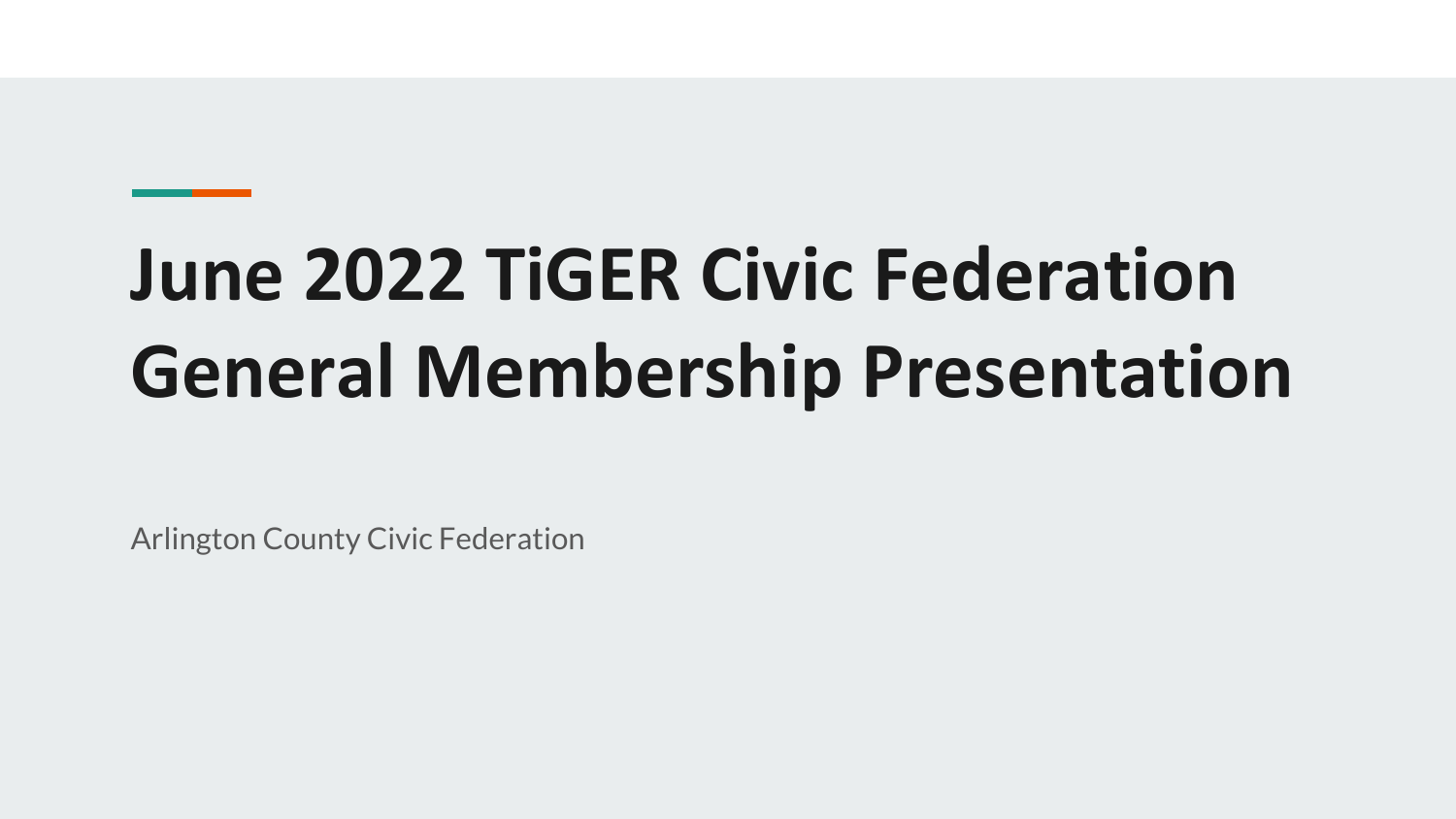## **Executive Summary**

We believe Arlington County has a good system of government that can be improved upon to achieve better citizen representation and improved government accountability. TiGER's work is intended to promote better citizen representation and through voting, election, governance, and citizen engagement reform.

TiGER is recommending **changes** to our current system of government and to Arlington's **method of elections**. These recommendations have the support of at least a majority of the Task Force and many are supported unanimously.

TiGER is still considering potential recommendations for **citizen engagement reform**. Based on feedback from the membership and committees, the draft resolution presented at the May Membership meeting is withdrawn for now. TiGER will be focusing on community education and engagement over the summer, and will present an updated resolution in the Fall.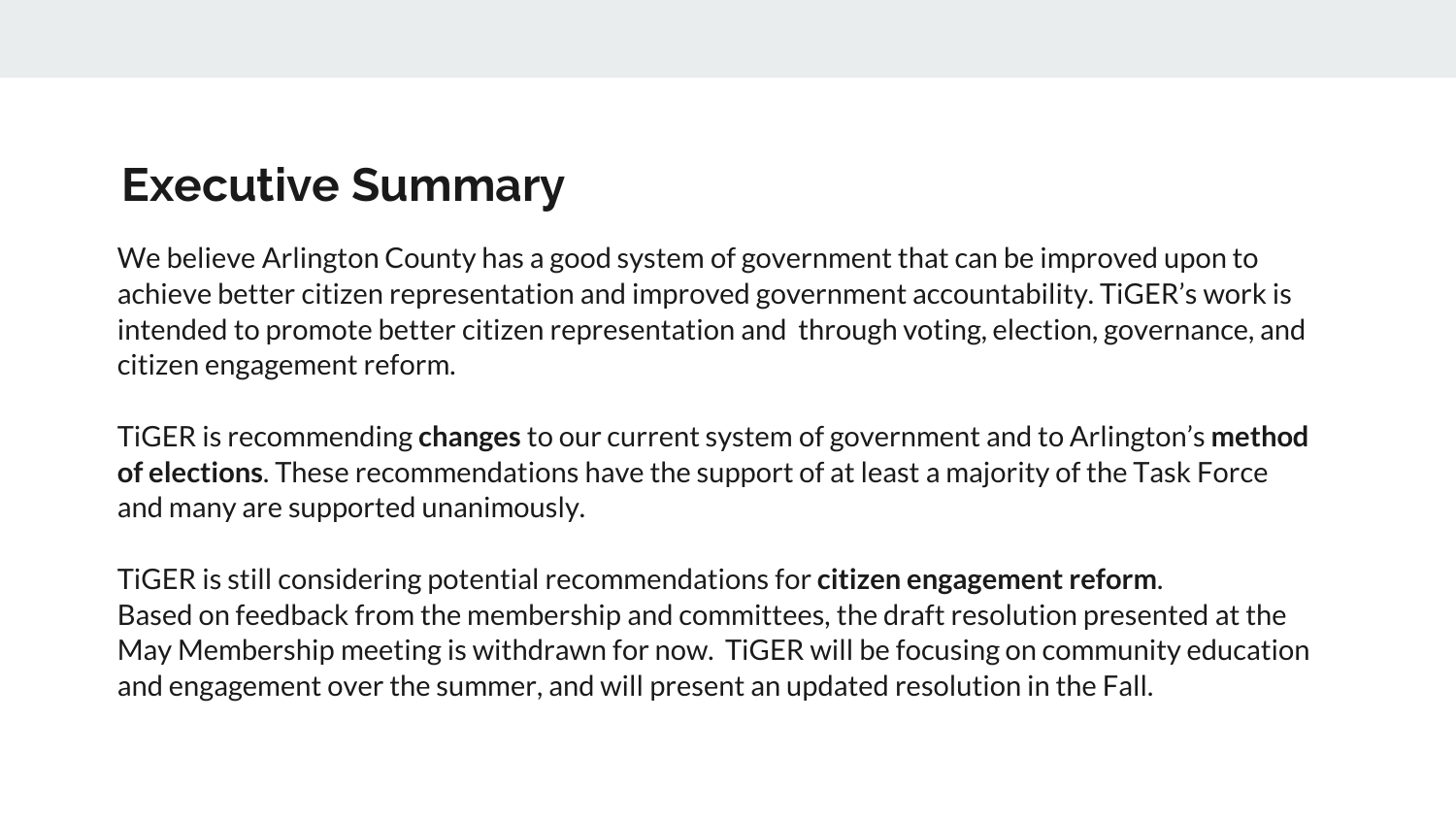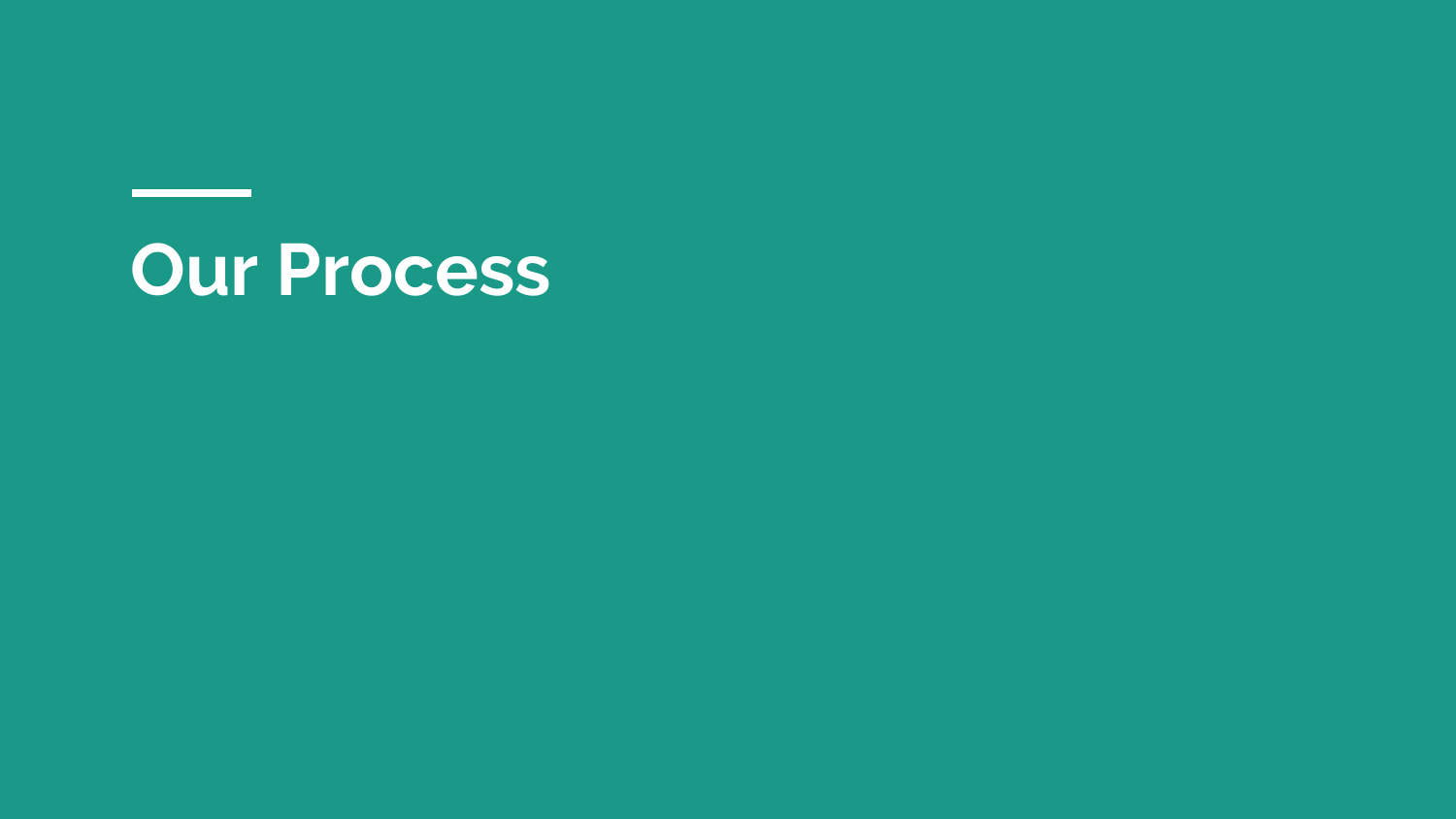#### **What is TiGER?**

- ❏ **Task Force in Governance and Election Reform (TiGER)** is a ACCF-chartered effort to re-examine our county's governing bodies and electoral system given that it has been over 90 years since Arlington established its current form of government. As a result, we have a once-in-a-generation opportunity to improve Arlington County's electoral and governance systems to help ensure that the County Board and School Board best represents our diverse community and promotes effective citizen engagement with our county government.
- ❏ **Areas of Inquiry**
	- ❏ The size of the County Board and the School Board
	- ❏ Alternatives to at-large elections and first-past-the-post voting systems, including district representation (utilizing either single or multi-member districts) and proportional representation (via multi-member, synchronous elections)
	- ❏ Remuneration of County Board and School Board members
	- ❏ Length of Board terms (including the term of Board Chair) and frequency of elections
	- ❏ The role of primaries and caucuses
	- ❏ The role and design of community engagement mechanisms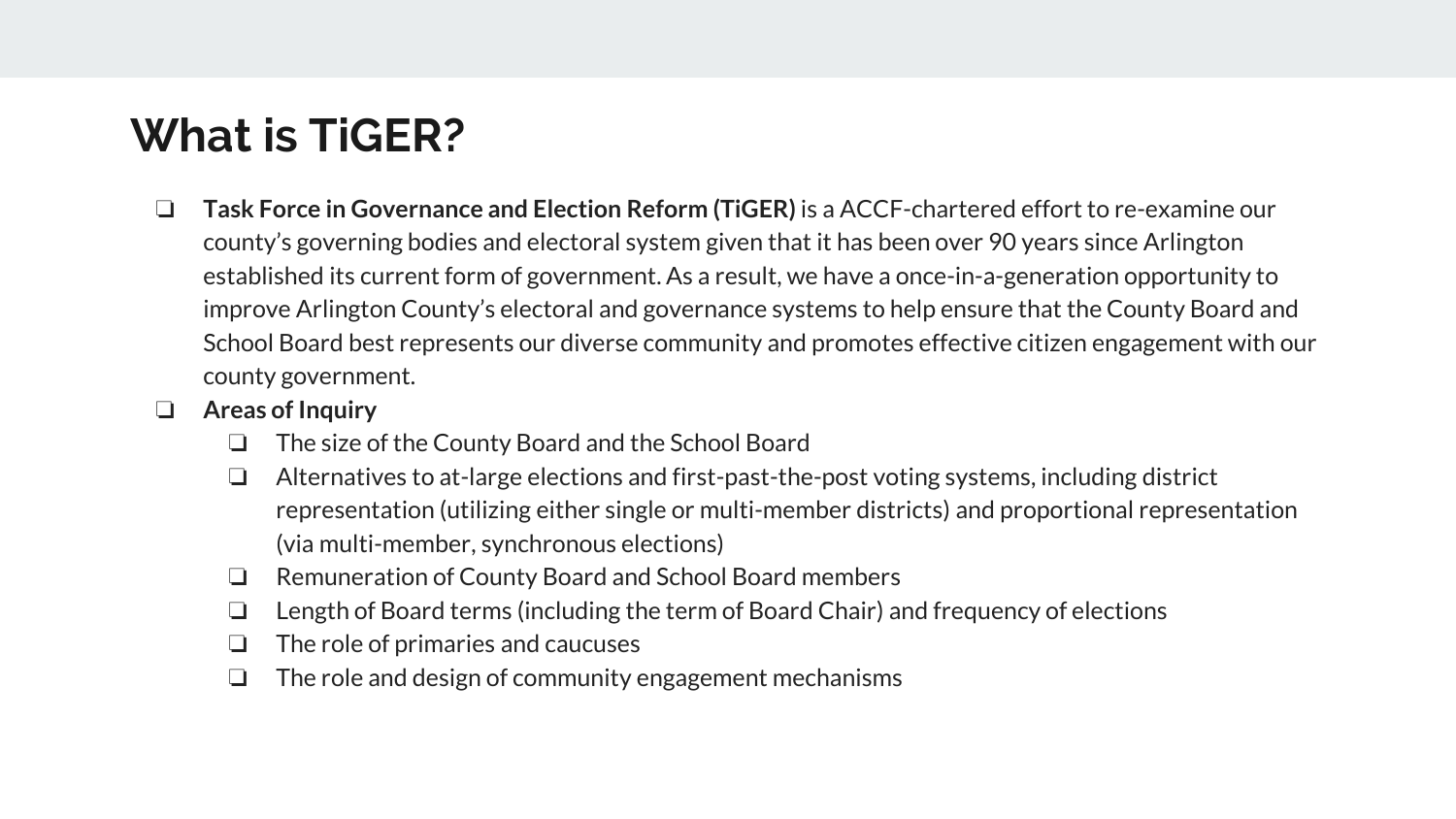## **TiGER's Membership**

- **Nancy Tate**
- John Vihstadt
- Michael Beer
- Dave Schutz
- Chanda Choun
- Sangita Sigdyal
- Beth Grossman
- Kris Brown
- **Kevin Appel**
- Whytni Kernodle
- Tannia Talento
- Duke Banks
- Chris Wimbush, Chair
- Allan Gajadhar, Civic Federation President

TiGER would like to extend our appreciation to Sharon Valencia and Keith Fred for their service to the Task Force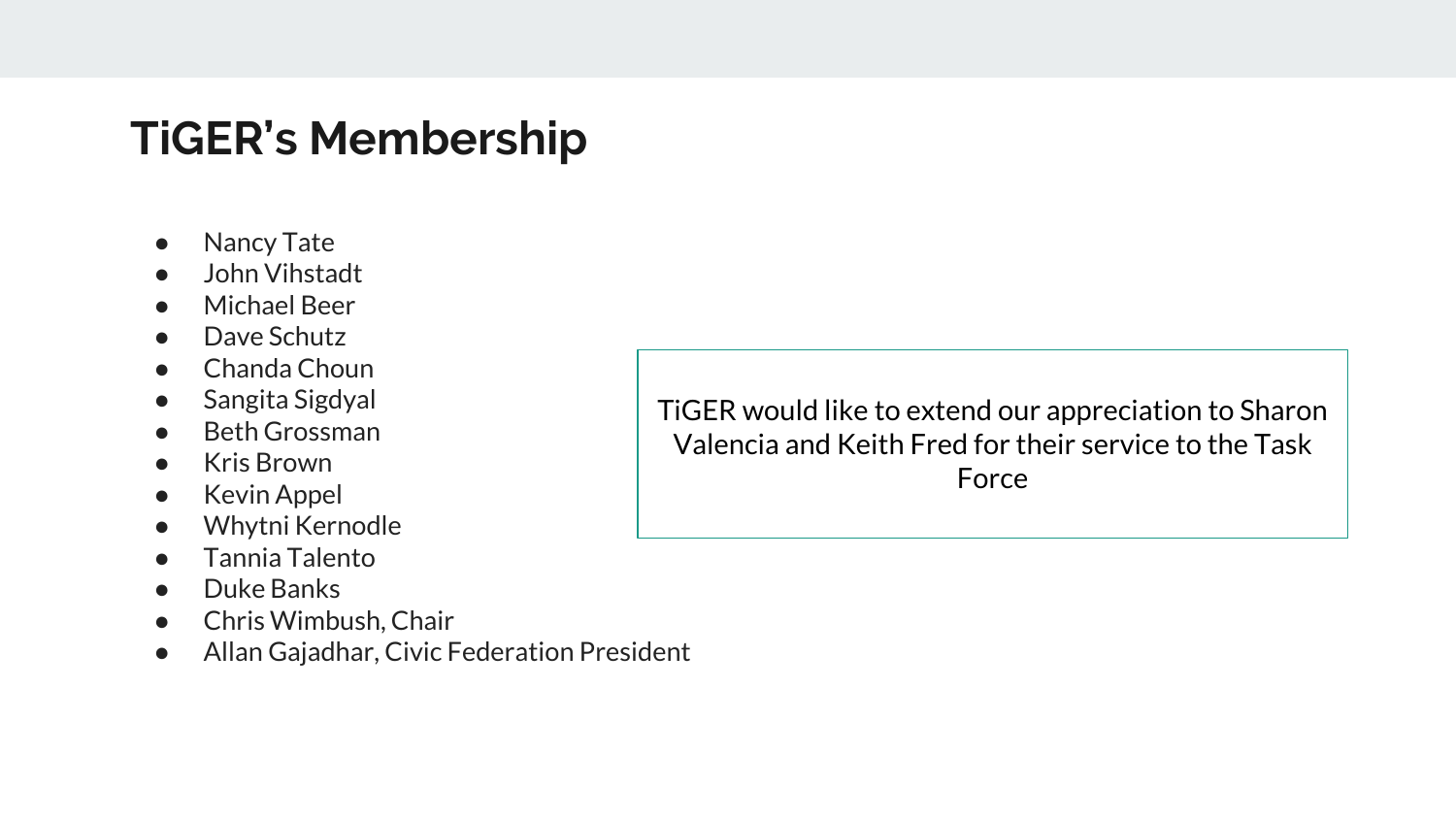#### **Workplan Overview**

| <b>Phase</b>                                                                              | <b>Phase Description</b>                                                                                                                                                                                                                                                                                                                                                                                  | <b>Desired Outcomes</b>                                                                                                                                        | <b>Timing</b>                                                                    |
|-------------------------------------------------------------------------------------------|-----------------------------------------------------------------------------------------------------------------------------------------------------------------------------------------------------------------------------------------------------------------------------------------------------------------------------------------------------------------------------------------------------------|----------------------------------------------------------------------------------------------------------------------------------------------------------------|----------------------------------------------------------------------------------|
| Phase 1:<br><b>Task Force Establishment</b>                                               | The Task Force will assemble, determine its internal organizational structure, and<br>adopt a workplan, including a communications plan.                                                                                                                                                                                                                                                                  | A clear work plan that provides TiGER members<br>and the public a clear understanding of how the<br>Task Force will complete its work.                         | January - March 2021                                                             |
| Phase 2:<br><b>Survey Research and</b><br><b>Expert Forums</b>                            | The Task Force will hold a series of forums to receive further information from<br>experts in each area under consideration. These sessions will be public and include<br>government, community stakeholders, academics with expertise in local<br>government and electoral system, and viewpoints from beyond Arlington County.<br>The Task Force will also conduct survey research to support its work. | Provide the Task Force and the public with the<br>information to determine what changes are<br>necessary (if any) and the potential forms of<br>those changes. | April - August 2021                                                              |
| Phase 3:<br><b>Adoption of Preliminary</b><br><b>Recommendations</b><br><b>Guidelines</b> | The Task Force will adopt a Preliminary Recommendations Guidelines, which will<br>detail the Task Force's Preliminary Recommendations on the matters within its<br>purview. The Preliminary Recommendations Guidelines will guide the subject<br>matter subcommittee's implementation proposals, which will be drafted in Phase 4                                                                         | A clear, high-level understanding of the set of<br>recommendations (if any) the Task Force plans<br>to advocate for in its final report.                       | September 2021                                                                   |
| <b>Phase 4: Subcommittees</b><br><b>Draft Implementation</b><br><b>Proposals</b>          | Additional Task Force Subcommittees will be formed and will draft implementation<br>proposals for consideration by the Task Force                                                                                                                                                                                                                                                                         | Detailed proposals to implement the Task<br>Force's recommendations (if any) as defined in  October - November 2021<br>Phase 3.                                |                                                                                  |
| Phase 5:<br><b>Review and Adopt</b><br><b>Subcommittees' Proposals</b>                    | The Task Force will review and adopt subcommittee proposals for incorporation<br>into the Task Force's final report.                                                                                                                                                                                                                                                                                      | A detailed and clear understanding of the Task<br>Force's recommendations and how to<br>implement them.                                                        | December 2021                                                                    |
| Phase 6:<br><b>Final Public Report</b><br><b>Drafting</b>                                 | The Task Force will designate specific individuals or a subcommittee to draft a final<br>report based on approved proposals.                                                                                                                                                                                                                                                                              | A final report that reflects the majority of the<br><b>Task Force and its members.</b>                                                                         | January 2022 - March 2022                                                        |
| Phase 7:<br><b>Adoption of Final Report</b>                                               | The Task Force will consider, revise, and adopt a final report.                                                                                                                                                                                                                                                                                                                                           | A final report that is supported by the Civic<br><b>Federation Membership.</b>                                                                                 | April 2022                                                                       |
| Phase 8:<br><b>Advocacy and Outreach</b>                                                  | Task Force will advocate for its final recommendations before the County Board,<br>School Board, and the Virginia General Assembly                                                                                                                                                                                                                                                                        | The adoption of the Task Force's<br>recommendations by the relevant government<br>body.                                                                        | May 2022 through End of 2023 Regular Virginia<br><b>General Assembly Session</b> |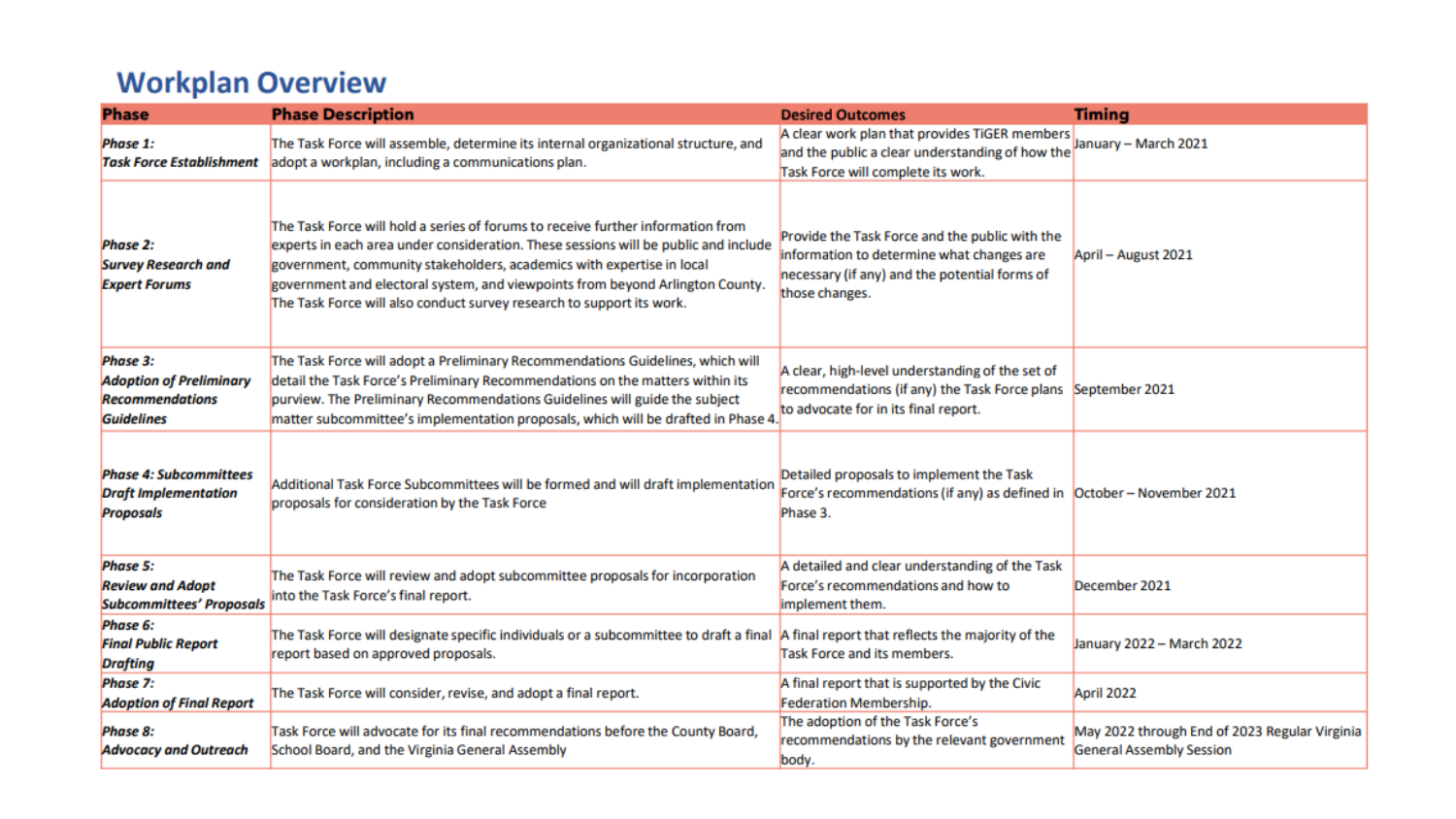## **TiGER's Public Engagement**

- ❏ **TiGER held seven virtual public forums during the Summer of 2021, adding up to approximately 14 hours of expert and community learning and questioning** 
	- ❏ Lessons from Other Local Government, Electoral, and Governance Reforms Processes: Fort Worth, Texas
	- ❏ Lessons from Other Local Government, Electoral, and Governance Reforms Processes: Portland, Oregon
	- ❏ Perspectives on Arlington's Government Roundtable
	- ❏ Current State of Arlington County's Electoral System and Models of Reform: Overview of Voting Systems and RCV
	- ❏ Current State of Arlington County's Electoral System and Models of Reform: Experiences with Voting System
	- ❏ Current State of Arlington County's Mechanisms of Public Input and Models of Reform: Current Forms
	- ❏ Current State of Arlington County's Mechanisms of Public Input: Models for Reform

Watch Our Virtual Forums at https://www.civfed.org/tiger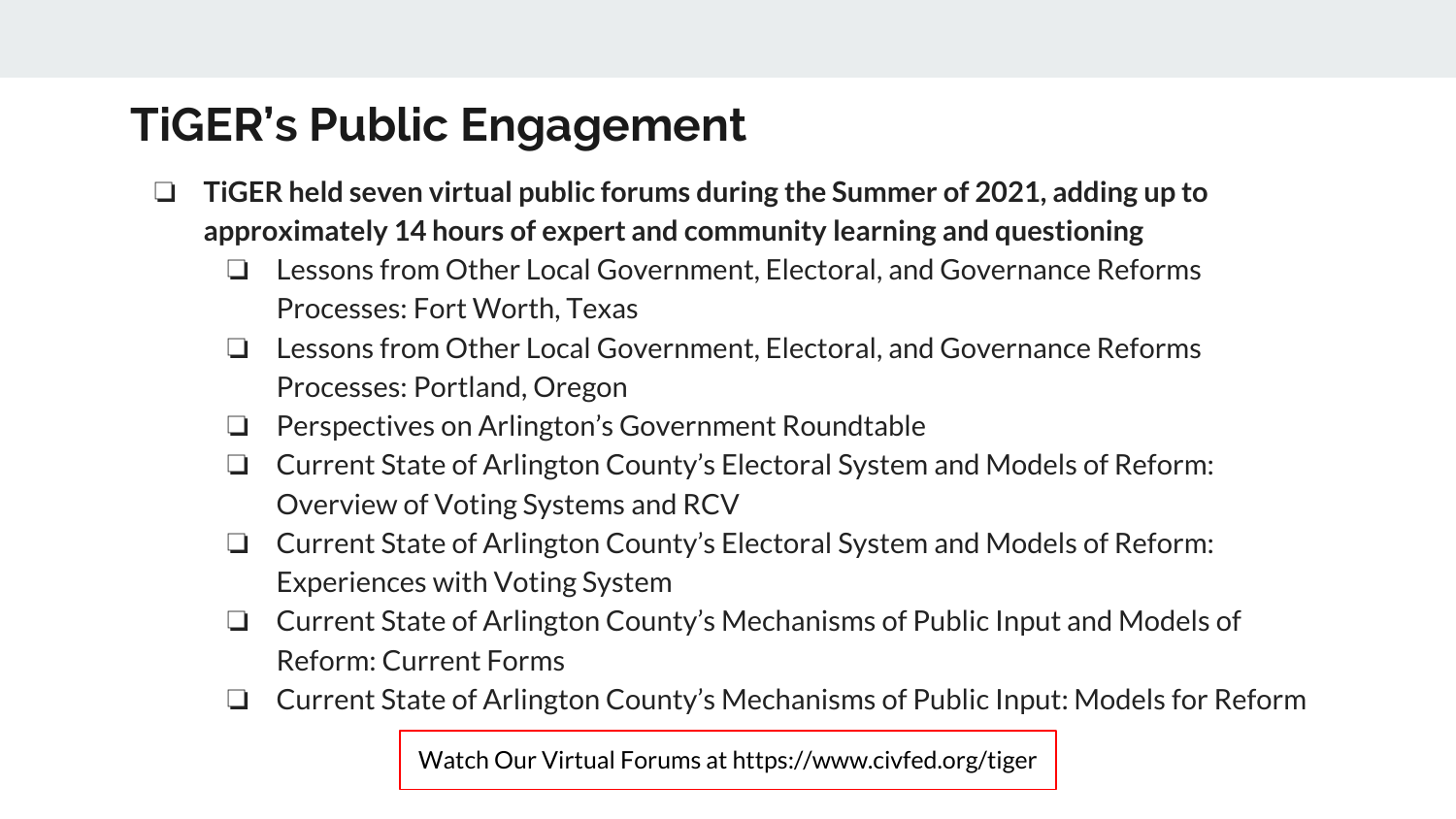## **Our Problem Statements and Recommendations**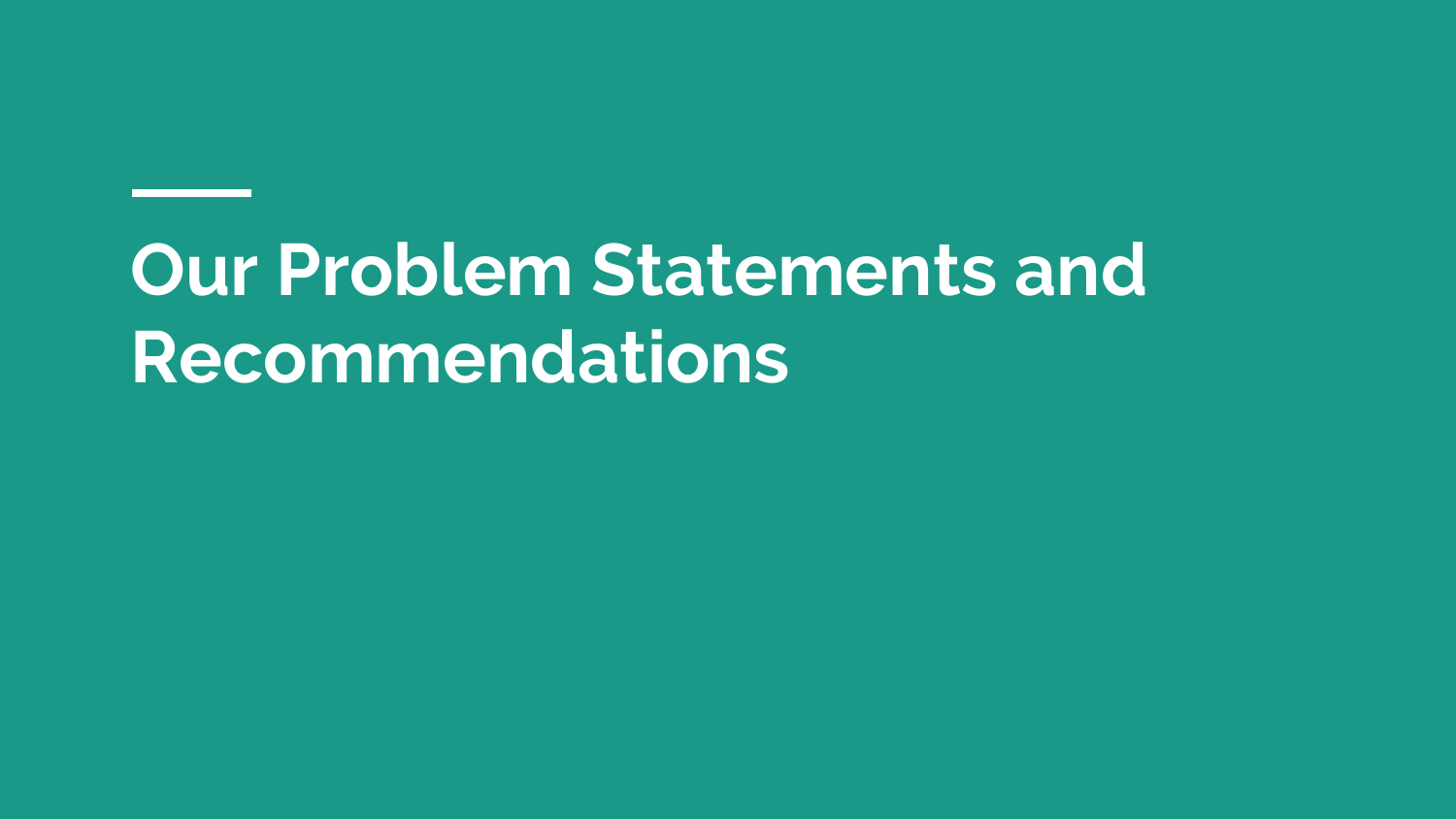#### **Our Problem Statements**

- ❏ The County and School Boards remain the same size as they were in 1930 despite a growing and more dense population. This reality has resulted in overworked elected officials, inadequate representation, and insufficient community engagement.
- ❏ Arlington County does not have sufficient political influence in the region in light of its population and geography and so many of our policy challenges are strongly influenced by our regional neighbors. Yet, Arlington has a County Board and School Board chair that changes each year, limiting the influence of the respective chairs compared to other regional leaders.
- $\Box$  Arlington's elected bodies do not adequately reflect the county's diversity, including but not limited to racial and ethnic diversity, socioeconomic diversity, and viewpoint diversity. As a result, many Arlington residents, particularly those outside the dominant or majority groups, may not feel represented, and the County Board and School Board may not benefit from the full and robust range of perspectives and experiences of Arlington residents.
- ❏ Our electoral system does not ensure proportional representation in Arlington, encourage the most qualified best, and most diverse candidates to run and get elected to office, or provide strong competitive races in general elections.
- ❏ Arlington election system's reliance on primaries and caucuses discourages candidate participation and voter turnout and presents significant barriers, including the discriminatory candidate impacts as a result of the application of the Hatch Act on federal employees
- $\Box$  The current system (both structures and processes) for obtaining and utilizing community input is inadequate in informing decision-makers and making many residents feel that they have been heard. The government is not transparent, leading to a lack of accountability. Participants feel that engagement is not authentic and does not make a difference in outcomes. High-time requirements for participation limit the number of people able to participate.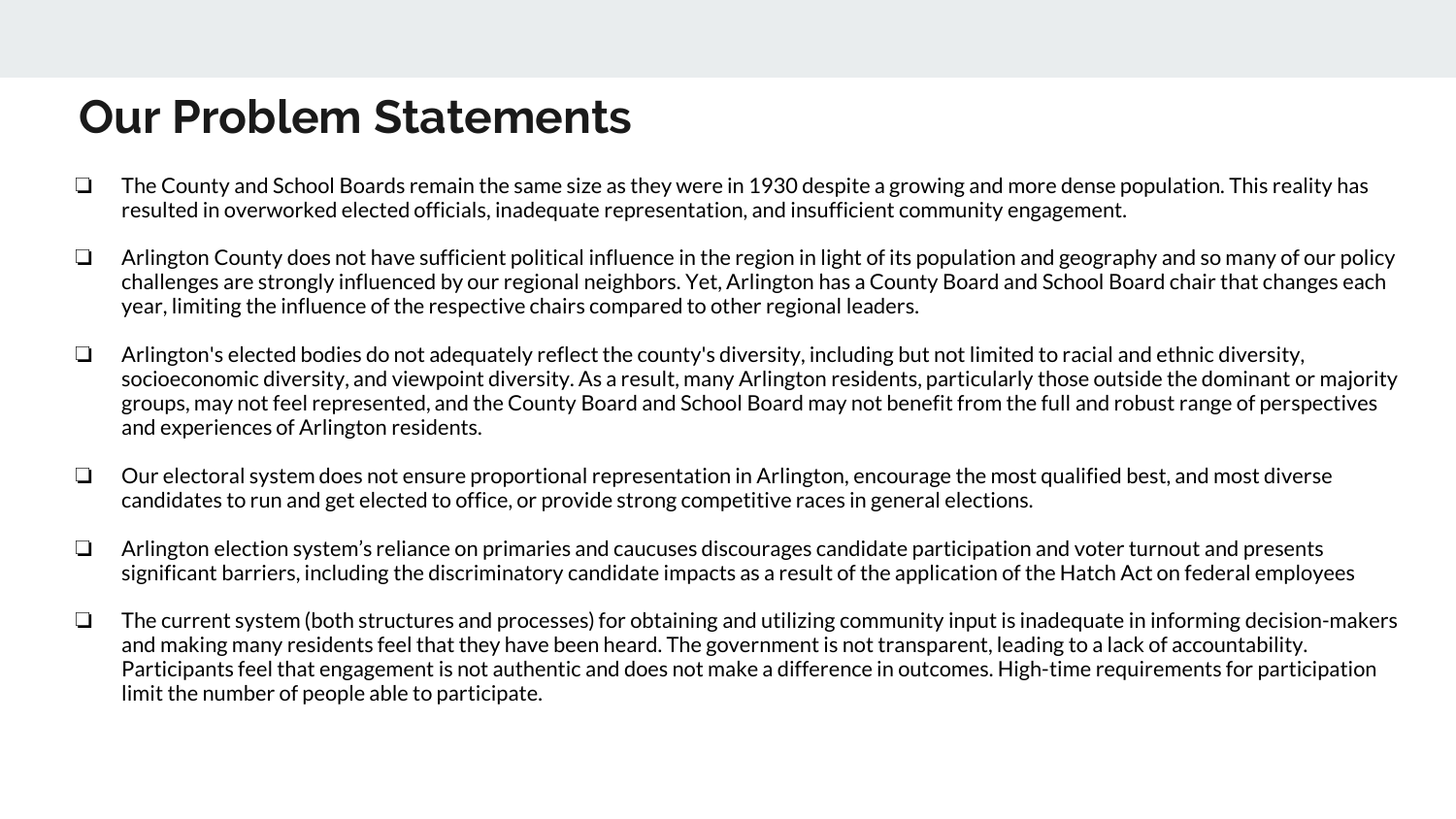## **The recommendations addressing Arlington's form of government are:**

- 1. Expand the County and School Boards to at least seven members
- 2. Maintain At-Large Seats for the election of the County Board and the School Board
- 3. Increase the term of the Chairs of the County and School Boards from the current one-year term to a term of a minimum of two years, with the ability to extend the term for up to another two years if the fellow Board members concur
- 4. Increase the salaries of County Board and School Board members to attract a wider range of candidates:
	- a) For the County Board support the implementation of the phased increase of salaries to the statutory pay caps of \$89,951 for County Board members and \$95,734 for the Chair;
	- b) For the School Board increase their salaries substantially over the current levels of \$25,000 for members and \$27,000 for the Chair;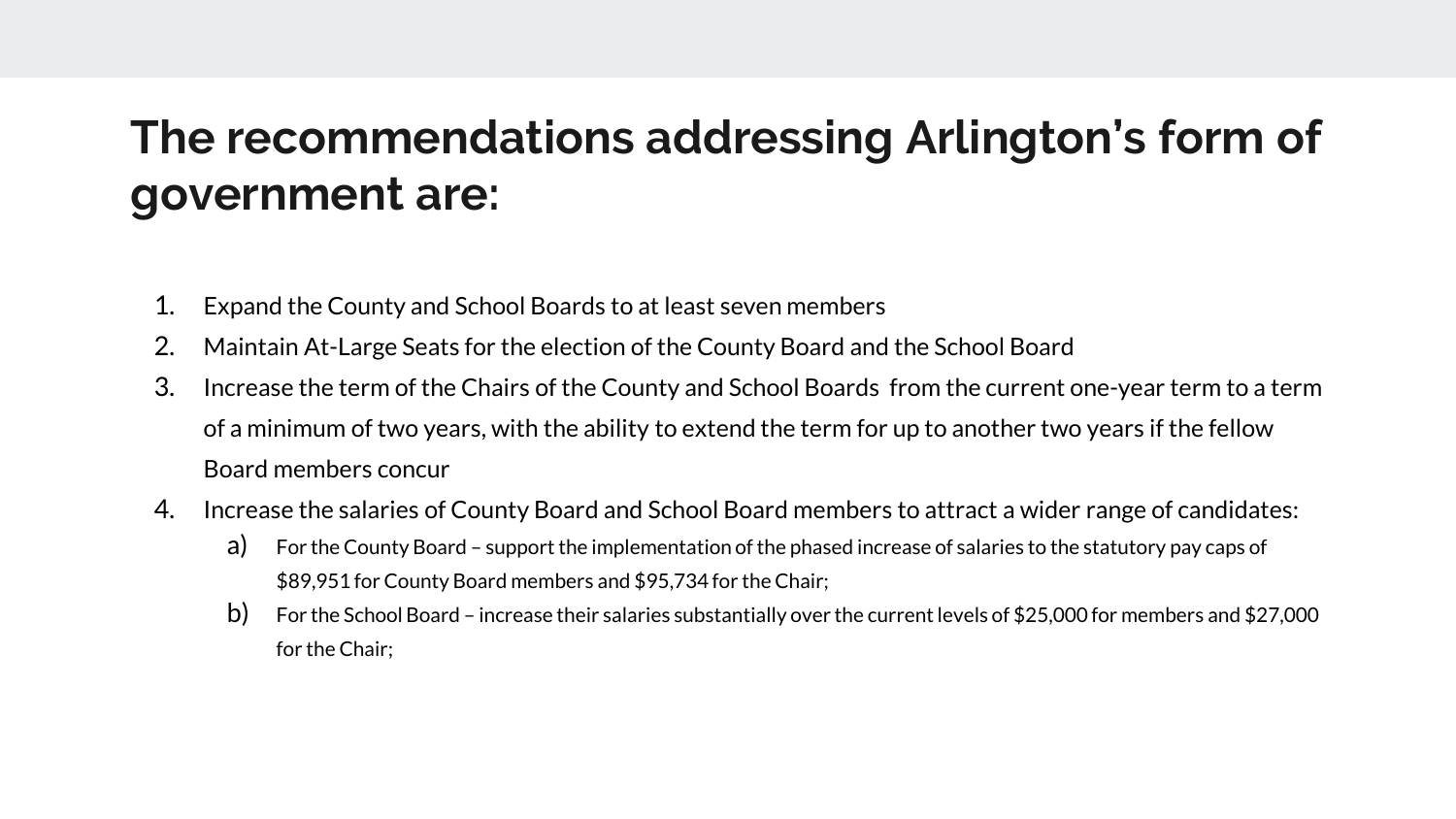## **The recommendations addressing Arlington's method of elections are:**

- 5. Replace the current plurality method of electing both boards with multiseat ranked choice (also known as proportional ranked choice) voting method.
- 6. Stagger the elections for both boards every two years, with one set of elections to be composed of 4 County Board seats and 3 School Board seats, followed by an election two years later to fill 3 County Board seats and 4 School Board seats, with a continued rotation biennially, maintaining 4 year terms for all County and School Board members.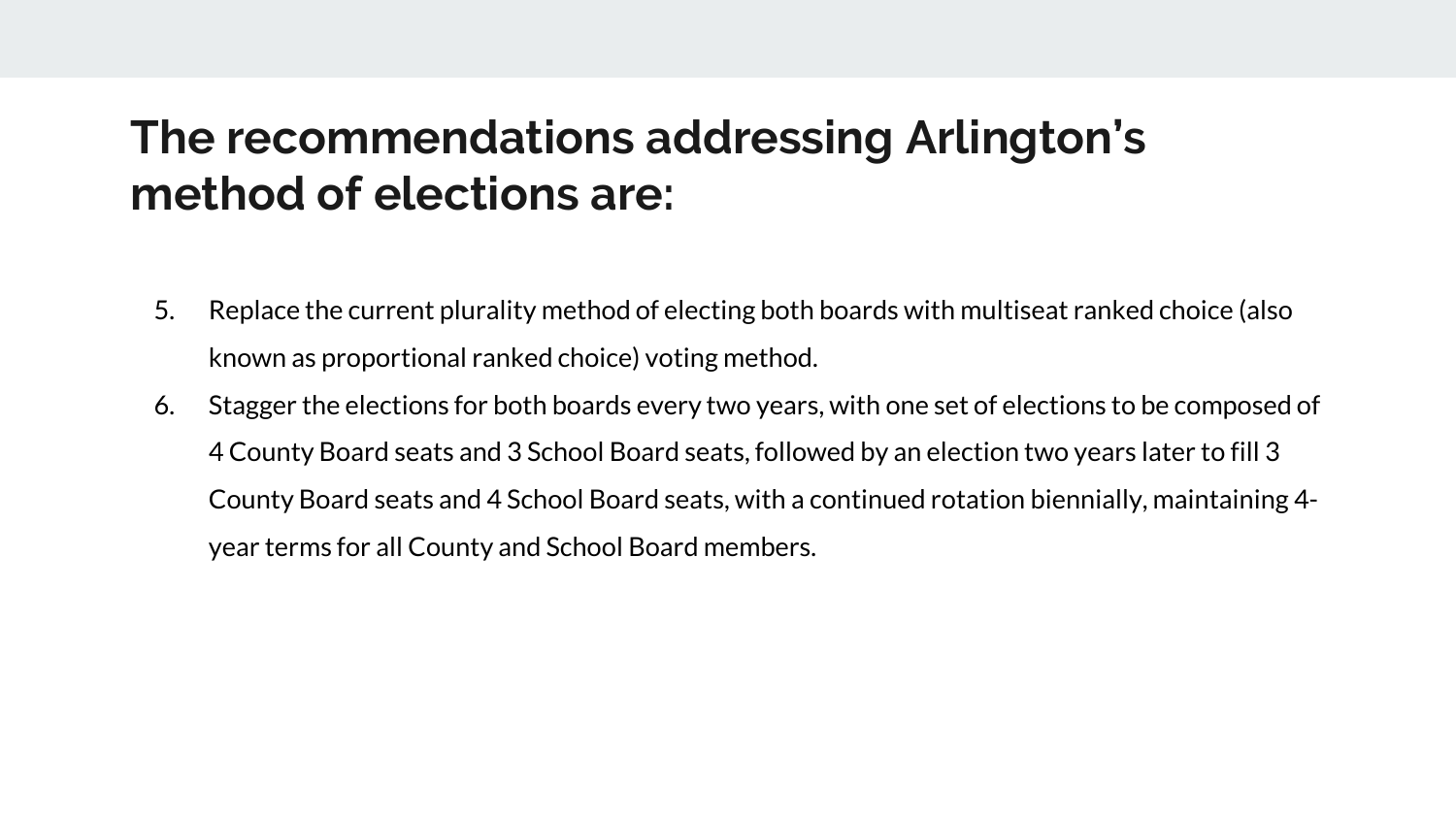#### **Recommendation: Enlarge County and School Boards**

| <b>Recommendation</b>                                            | <b>Rationale</b>                                                                                                                                                                                                                      | <b>Intended Outcomes</b>                                                                                                                                                                                                                                                                                                                                                                                                                                                                                                                                                                                                                                                                                                                                                                                                                                                                                                                                                                                                                                                                                                                                                                                                                                                                                                                                                                                                                                                                                                                                                                                                                                                 |
|------------------------------------------------------------------|---------------------------------------------------------------------------------------------------------------------------------------------------------------------------------------------------------------------------------------|--------------------------------------------------------------------------------------------------------------------------------------------------------------------------------------------------------------------------------------------------------------------------------------------------------------------------------------------------------------------------------------------------------------------------------------------------------------------------------------------------------------------------------------------------------------------------------------------------------------------------------------------------------------------------------------------------------------------------------------------------------------------------------------------------------------------------------------------------------------------------------------------------------------------------------------------------------------------------------------------------------------------------------------------------------------------------------------------------------------------------------------------------------------------------------------------------------------------------------------------------------------------------------------------------------------------------------------------------------------------------------------------------------------------------------------------------------------------------------------------------------------------------------------------------------------------------------------------------------------------------------------------------------------------------|
| Expand the County and School<br>Boards to at least seven members | Arlington's elected boards remain the same<br>size as they were in 1930, despite a growing<br>and more dense population, resulting in<br>overworked electeds, inadequate<br>representation, and insufficient community<br>engagement. | Provide the voices, values and contributions of two additional Arlington citizens to the<br>elected bodies of Arlington County government and Arlington Public Schools.<br>Afford Arlingtonians an enlarged opportunity to serve in public office and the greater<br>opportunity to interact with and feel connected to their elected officials.<br>Bring Arlington more closely in balance with the size of governing bodies relative to<br>population in surrounding DMV localities and in counties across the Commonwealth of<br>Virginia.<br>Allow the large and growing amount of day-to-day Board work, as well as the large and<br>growing number of regional and local liaison responsibilities, respectively, to be divided<br>among a greater number of Board members, thus helping to ensure that that work is<br>adequately addressed, as well as assisting individual Board members in meeting their<br>responsibilities and providing better work/life balance through broader sharing of<br>responsibilities.<br>Facilitate opportunities for individual Board members to focus more deeply on certain policy<br>areas and operational concerns, rather than being stretched so thin that only broad, general<br>knowledge of County and APS government is feasible.<br>Mean modest increased costs (relative to overall respective budgets) to the annual County<br>Board and School Board office budgets as a result of salary, benefits and office supplies for<br>two additional County Board and two additional School Board members. Additional office<br>space will also be needed for each new member, consistent with the practice of each body. |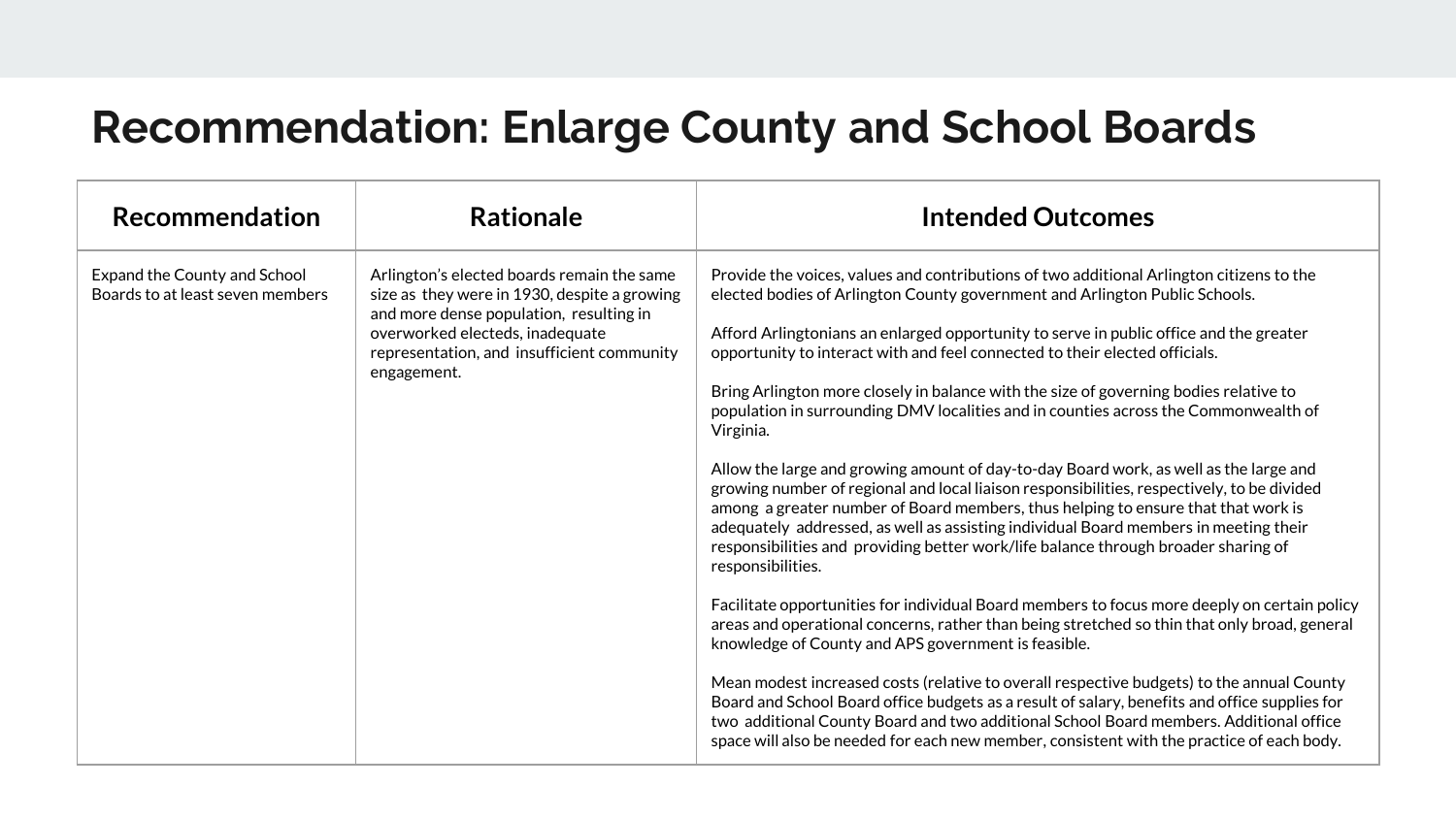## **Recommendation: At-Large Elections for Boards**

| Recommendation                                                                       | <b>Rationale</b>                                                                                                                                                                                                                                                                                                                                                                                                                                                                                                                                                       | <b>Intended Outcome</b>                                                                                                                                           |
|--------------------------------------------------------------------------------------|------------------------------------------------------------------------------------------------------------------------------------------------------------------------------------------------------------------------------------------------------------------------------------------------------------------------------------------------------------------------------------------------------------------------------------------------------------------------------------------------------------------------------------------------------------------------|-------------------------------------------------------------------------------------------------------------------------------------------------------------------|
| Maintain At-Large Seats for the election of the<br>County Board and the School Board | Considering how geographically small Arlington County is,<br>along with concerns about gerrymandering and the<br>potential for board members representing separate<br>districts to compete against each other to acquire<br>resources for their respective districts and focus on<br>parochial concerns at the expense of the County as a<br>whole, the group determined that elections by district or a<br>hybrid system would hinder the ability to move forward<br>policies and actions that benefit the whole County versus<br>individual districts of the County. | Since candidates for elected office in Arlington<br>County are currently elected at-large, there is<br>no expected change in outcomes from this<br>recommendation |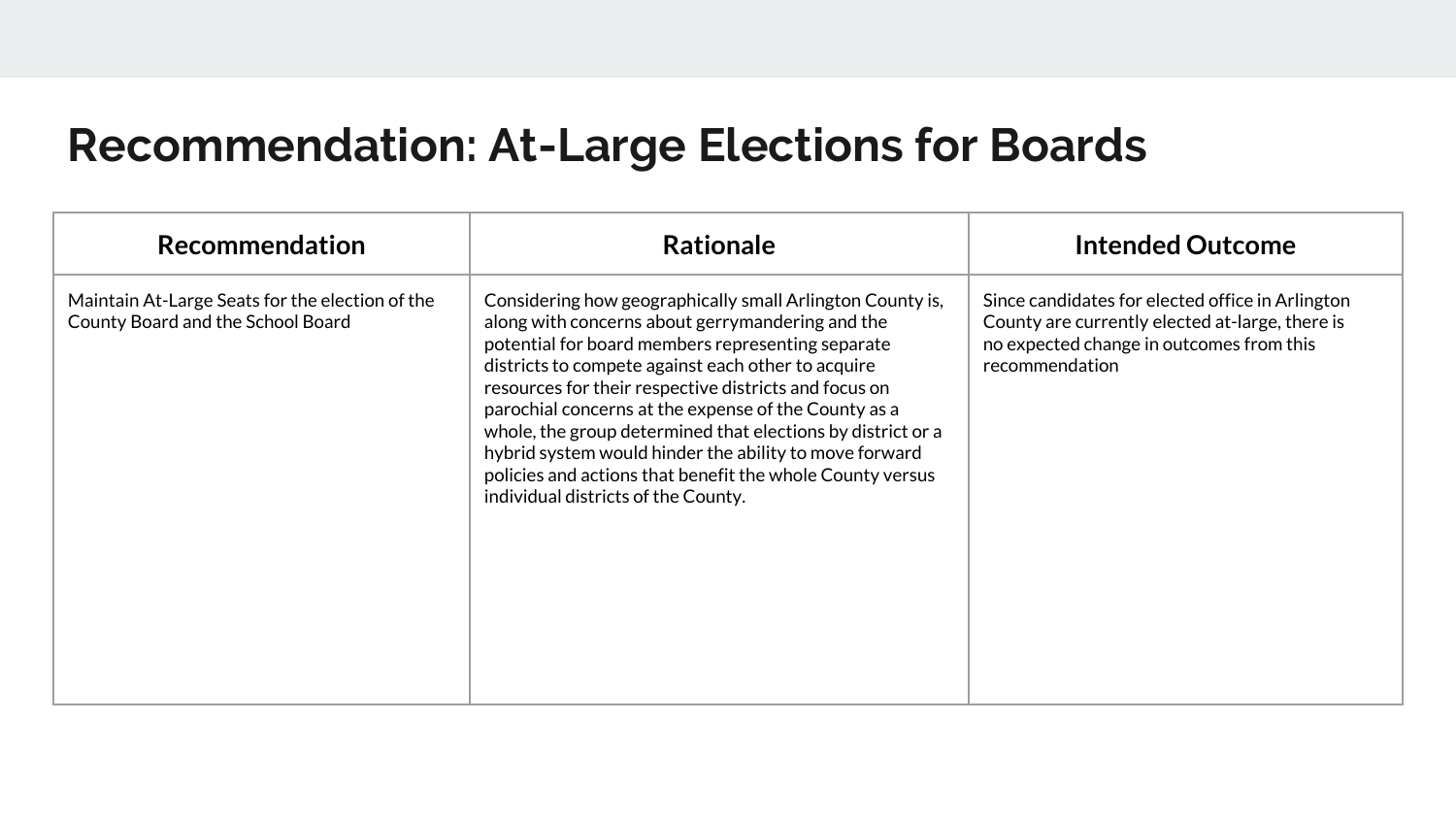#### **Recommendation: Longer County and School Board Chair Terms**

| Recommendation                                                                                                                                                                                                                                                    | <b>Rationale</b>                                                                                                                                                                                                                                                                                                                                                                                                                                                                                                                                                                                                                                                                                                                                                                                                                                                                                                                                                                                                                                            | <b>Intended Outcome</b>                                                                                                                                                                                                                                                                                                                                                                                                                                                                                                                                                                                                                                                                                                                                                                                                          |
|-------------------------------------------------------------------------------------------------------------------------------------------------------------------------------------------------------------------------------------------------------------------|-------------------------------------------------------------------------------------------------------------------------------------------------------------------------------------------------------------------------------------------------------------------------------------------------------------------------------------------------------------------------------------------------------------------------------------------------------------------------------------------------------------------------------------------------------------------------------------------------------------------------------------------------------------------------------------------------------------------------------------------------------------------------------------------------------------------------------------------------------------------------------------------------------------------------------------------------------------------------------------------------------------------------------------------------------------|----------------------------------------------------------------------------------------------------------------------------------------------------------------------------------------------------------------------------------------------------------------------------------------------------------------------------------------------------------------------------------------------------------------------------------------------------------------------------------------------------------------------------------------------------------------------------------------------------------------------------------------------------------------------------------------------------------------------------------------------------------------------------------------------------------------------------------|
| Increase the term of the<br>Chairs of the County and<br>School Boards from the<br>current one-year term to a<br>term of a minimum of two<br>years, with the ability to<br>extend the term for up to<br>another two years if the<br>fellow Board members<br>concur | TIGER reviewed the term periods of other elected officials in areas<br>contiguous to Arlington County and in the region. While the Arlington<br>County Board Chair is selected by their peers for a one-year term, other<br>neighboring governmental entities (e.g., Fairfax County, the City of<br>Alexandria, D.C., Montgomery County, MD, etc.) have multi-year terms<br>and are able to wield more significant influence in regional discussions<br>because of their longer tenure and positional authority.<br>The shorter term for the Arlington County Board chair also limits their<br>ability to form stronger, more meaningful partnerships and strategic<br>relationships with fellow elected officials that could benefit Arlington<br>County residents.<br>This also holds true for the Arlington School Board Chair which position is<br>also elected annually by their peers and tradition holds that board<br>members rotate into this position, changing the Chair every year. This is<br>not the case in other neighboring jurisdictions. | Extending the length of office of the County Board<br>and School Board chairs will facilitate the<br>chairs forming longer and stronger relationships<br>with other local elected leaders, facilitating<br>longer term projects that are regional in nature but<br>have dividends and benefits for Arlington<br>County, and perhaps exercising more influence in<br>regional discussions because the role is on<br>more of an equal footing with other elected leaders<br>who are serving longer terms.<br>Maintaining an indirect election of the Board Chair<br>will help to ensure that the Chair, who<br>generally serves as the spokesperson of the Board<br>and sets the agendas for the meetings, is<br>generally supported by their colleagues, resulting<br>in a more collaborative and potentially<br>effective Board. |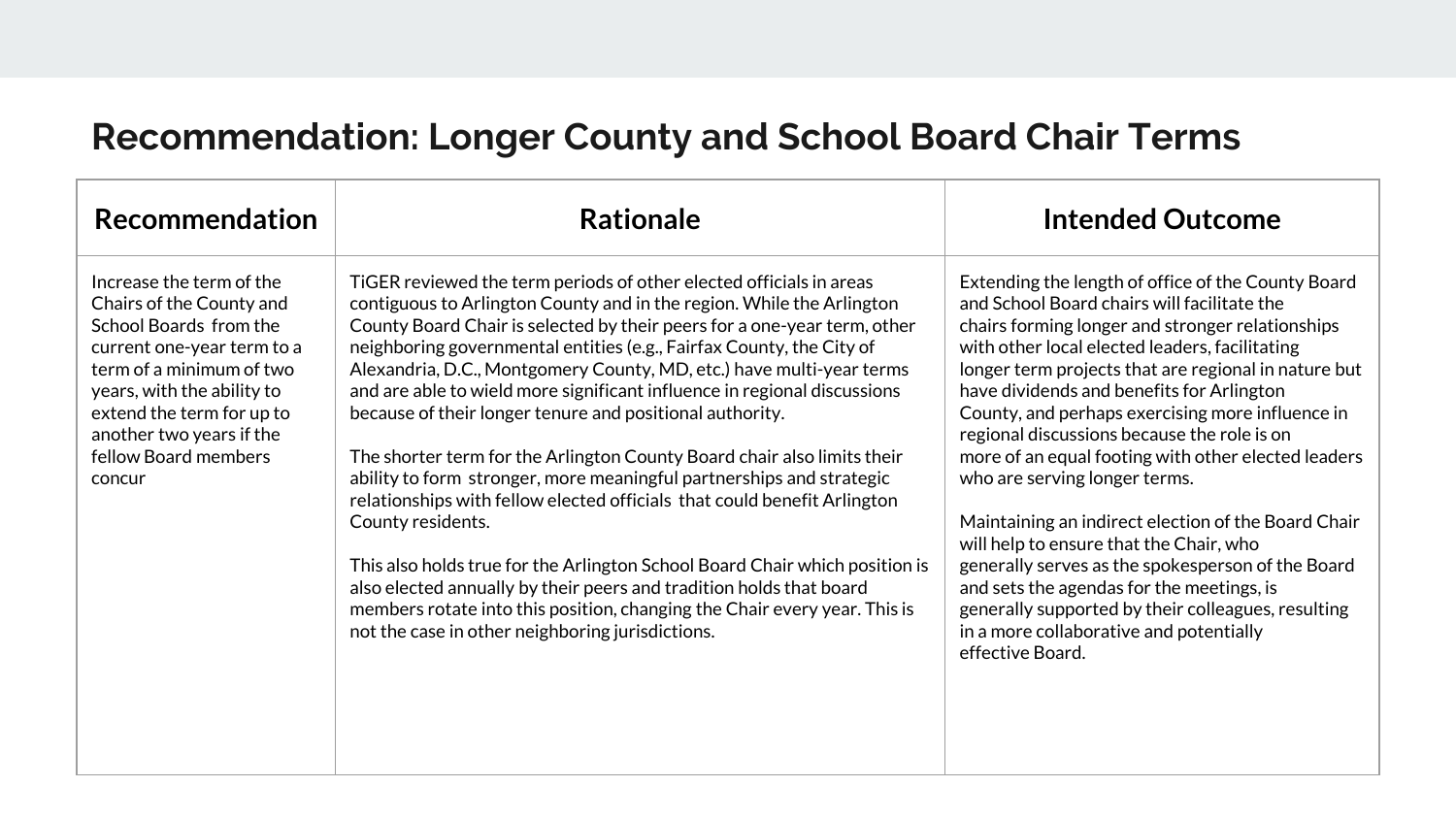#### **Recommendation: Increased Salaries for County Board Members**

| <b>Recommendation</b>                                                                                                                                                                            | <b>Rationale</b>                                                                                                                                                                                                                                                                                                                                                                                                                                                                                                                                                                                                                                                                                                                                                                                                                                                                                                                                                                                                                                                                                                                                                                                                                                                            | <b>Intended Outcome</b>                                                                                                                                                                                                                                                                                                                           |
|--------------------------------------------------------------------------------------------------------------------------------------------------------------------------------------------------|-----------------------------------------------------------------------------------------------------------------------------------------------------------------------------------------------------------------------------------------------------------------------------------------------------------------------------------------------------------------------------------------------------------------------------------------------------------------------------------------------------------------------------------------------------------------------------------------------------------------------------------------------------------------------------------------------------------------------------------------------------------------------------------------------------------------------------------------------------------------------------------------------------------------------------------------------------------------------------------------------------------------------------------------------------------------------------------------------------------------------------------------------------------------------------------------------------------------------------------------------------------------------------|---------------------------------------------------------------------------------------------------------------------------------------------------------------------------------------------------------------------------------------------------------------------------------------------------------------------------------------------------|
| Implement a 3-year phased<br>increase of County Board<br>member and chair salaries to the<br>current statutory pay caps of<br>\$89,951 for County Board<br>members and \$95,734 for the<br>Chair | The scope and complexity of managing the County are already<br>large and continue to grow. Yet, the resources provided to attract<br>diverse and high caliber individuals to fill the local elected<br>positions have lagged behind.<br>Although County Board membership has historically been<br>considered "part time", Board members are responsible for<br>making and overseeing the County policy decisions that the<br>County Manager administers. The Board also makes land use<br>and zoning decisions, sets real estate, personal property and<br>other taxes, approves an annual budget, and adopts the 10-year<br>Capital Improvement Plan every two years.<br>In addition, Board members have liaison responsibilities to 82<br>separate groups. These include Standing Advisory Commissions<br>(38), Ad Hoc Advisory groups (4), Quasi-judicial groups (7),<br>regional bodies and their sub-bodies (15), Business Improvement<br>Districts and Partnerships (6), Community groups (11) and<br>miscellaneous (1). Group assignments are generally split equally<br>among the Board members, with the Chair taking somewhat<br>fewer. With 5 Board members, that represents about 16 groups<br>per person; with 7 members that averages about 11<br>per member. | Ensure salary levels are more consistent with similar<br>roles in the DMV area, make these elected positions<br>more attractive and feasibly available to a wider cross-<br>section of residents.<br>Enable the County to attract and retain candidates and<br>elected officials from a wider band of backgrounds and<br>financial circumstances. |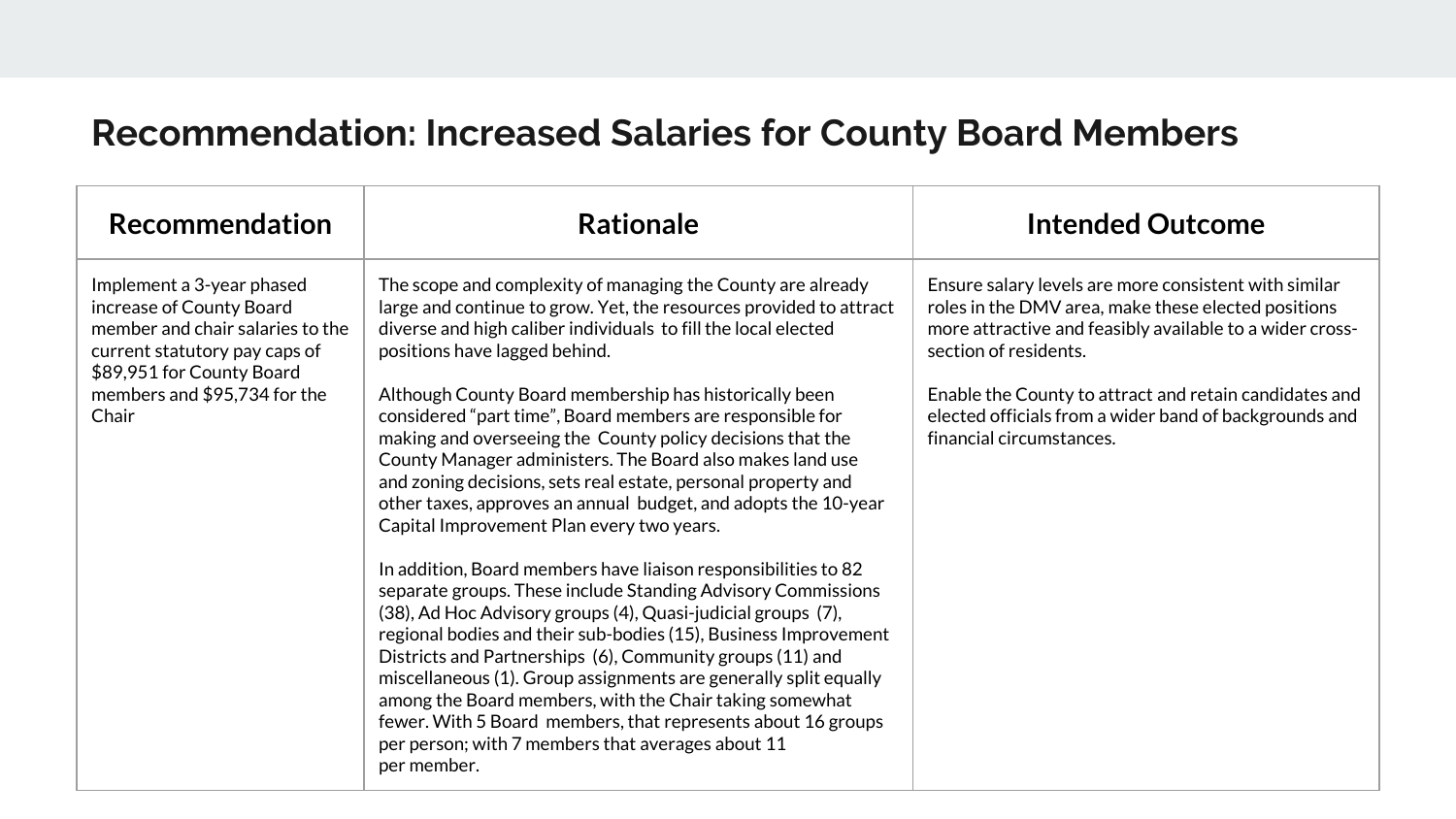#### **Recommendation: Increased Salaries for School Board Members**

| Recommendation                                                                                                                                                 | <b>Rationale</b>                                                                                                                                                                                                                                                                                                                                                                                                                                                                                                                                                                                                                                                                                                                                                                                                                                                                                                                                                                                                                                                                                                                                                                                                                                                                                                                                                                             | <b>Intended Outcome</b>                                                                                                                                                                                                                                                                                                                                                                                                                                                                                                                                                                                         |
|----------------------------------------------------------------------------------------------------------------------------------------------------------------|----------------------------------------------------------------------------------------------------------------------------------------------------------------------------------------------------------------------------------------------------------------------------------------------------------------------------------------------------------------------------------------------------------------------------------------------------------------------------------------------------------------------------------------------------------------------------------------------------------------------------------------------------------------------------------------------------------------------------------------------------------------------------------------------------------------------------------------------------------------------------------------------------------------------------------------------------------------------------------------------------------------------------------------------------------------------------------------------------------------------------------------------------------------------------------------------------------------------------------------------------------------------------------------------------------------------------------------------------------------------------------------------|-----------------------------------------------------------------------------------------------------------------------------------------------------------------------------------------------------------------------------------------------------------------------------------------------------------------------------------------------------------------------------------------------------------------------------------------------------------------------------------------------------------------------------------------------------------------------------------------------------------------|
| Increase the salaries of<br><b>School Board members</b><br>substantially over their<br>current levels of \$25,000 for<br>members and \$27,000 for the<br>chair | The scope and complexity of managing the County's school system are<br>already large and continue to grow. Yet, the resources provided to<br>attract diverse and high caliber individuals to fill the local elected<br>positions have lagged behind.<br>Although School Board membership has also historically been<br>considered "part time", Board members have a broad range of<br>responsibilities. Those include setting system policies, appointing the<br>Superintendent and monitoring implementation of the policies, adopting<br>an annual budget and a 10-year Capital Improvement Plan every two<br>years (in concert with the County Board), and maintaining links with all<br>Arlington parents and relevant organizations pertaining to public<br>education in Arlington, in addition to other responsibilities.<br>School Board members have liaison responsibilities to 118 separate<br>groups. These include Standing Advisory Committees (13), School Board<br>Subcommittees (2), Individual Schools and Programs (43), and Arlington<br>Civic Associations (60). As with the County Board, group assignments<br>are generally split equally among the Board members, with the Chair<br>taking fewer assignments. With 5 Board members, that represents on<br>average 23 assignments per member; with 7 members that would<br>average about 16-17 assignments per member. | Ensure salary levels are more consistent with<br>similar roles in the DMV area, make these elected<br>positions more attractive and feasibly available to<br>a wider cross-section of residents.<br>Enable the County to attract and retain candidates<br>and elected officials from a wider band of<br>backgrounds and financial circumstances.<br>Encourage greater equity in line with our County's<br>values as it is inequitable to pay School Board<br>members so much less than County Board<br>members, when all these positions are much closer<br>to being full-time than they were in earlier years. |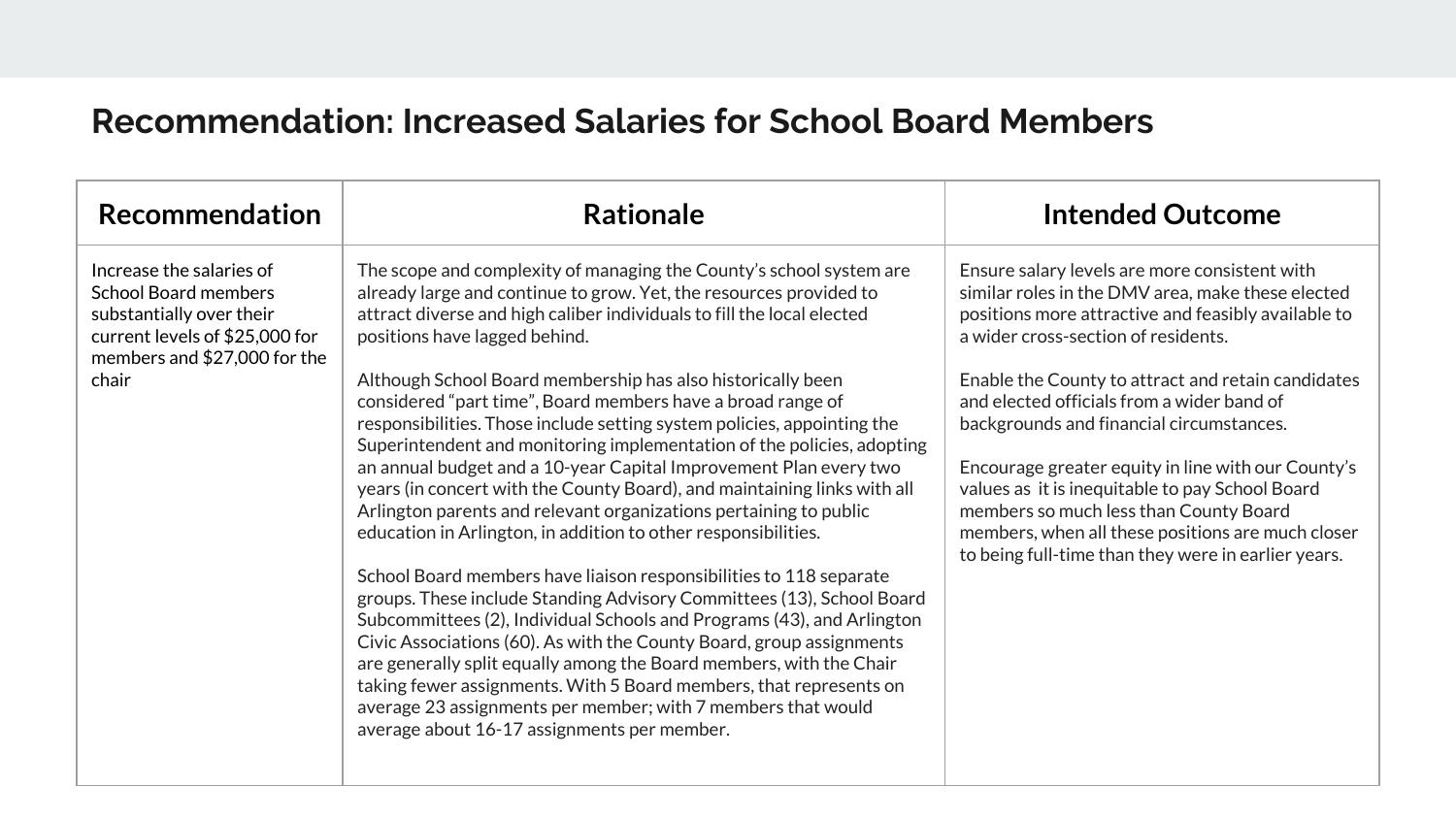#### **Recommendation: Replace the current plurality method of electing both boards with multiseat ranked choice (also known as proportional ranked choice) voting**

| Recommendation                                                                                                                                                  | <b>Rationale</b>                                                                                                                                                                                                                                                                                                                                                                                                                                                                                                                                                                                                                                                                                                                                                                                                                                                                                                                                                                                                                                                                                                                                                                                                                                                                                                                                                                                                                                                                                                                                                                                                                 | <b>Intended Outcome</b>                                                                                                                                                                                                                                                                                                                                                                                                                                                                                                                                                                                                                                                                                                                                                                                                                                                                                                                                                                                                                          |
|-----------------------------------------------------------------------------------------------------------------------------------------------------------------|----------------------------------------------------------------------------------------------------------------------------------------------------------------------------------------------------------------------------------------------------------------------------------------------------------------------------------------------------------------------------------------------------------------------------------------------------------------------------------------------------------------------------------------------------------------------------------------------------------------------------------------------------------------------------------------------------------------------------------------------------------------------------------------------------------------------------------------------------------------------------------------------------------------------------------------------------------------------------------------------------------------------------------------------------------------------------------------------------------------------------------------------------------------------------------------------------------------------------------------------------------------------------------------------------------------------------------------------------------------------------------------------------------------------------------------------------------------------------------------------------------------------------------------------------------------------------------------------------------------------------------|--------------------------------------------------------------------------------------------------------------------------------------------------------------------------------------------------------------------------------------------------------------------------------------------------------------------------------------------------------------------------------------------------------------------------------------------------------------------------------------------------------------------------------------------------------------------------------------------------------------------------------------------------------------------------------------------------------------------------------------------------------------------------------------------------------------------------------------------------------------------------------------------------------------------------------------------------------------------------------------------------------------------------------------------------|
| Replace the current plurality<br>method of electing both boards<br>with multiseat ranked choice<br>(also known as proportional<br>ranked choice) voting method. | Multi-seat RCV is the election system most likely to increase diversity of<br>candidates and Board members.<br>It promotes majority rule and fair representation for all voters. Fair<br>representation means that nearly all voters will help elect a candidate<br>they support, and that different groups of voters will elect winners in<br>proportion to their share of the votes cast.<br>Voters can honestly rank their favorite candidate first, their second-<br>favorite candidate second, and so on, without needing to think<br>tactically about who is most 'electable' or whether their vote will be<br>'wasted.'<br>Proportional RCV ends winner-take-all politics and lowers the threshold<br>number of votes needed to win.<br>By lowering the threshold number of votes to win, it is likely easier for<br>minority communities to elect candidates who represent them.<br>Multi-seat RCV also allows candidates to seek support from<br>communities of interest across the County, whether or not they are<br>geographically concentrated.<br>Research shows that women will win election at higher rates in multi-<br>winner districts. Multi-seat RCV also decreases barriers to running for<br>elections. Although seats are at large, lower election thresholds mean an<br>ability for candidates to focus campaigning on groups or specific<br>communities of interest.<br>Multi-seat ranked choice voting dramatically lowers the threshold for<br>election (the more seats the lower the threshold) and thus, makes more<br>likely the election of members of currently underrepresented<br>communities | 1-Replacing the current plurality method of<br>electing both boards with multi-seat or<br>proportional ranked choice voting will provide a<br>higher chance of electing diverse candidates.<br>2-Multi-seat ranked choice voting is expected to<br>engage more minority voters because it provides<br>an incentive for more minority candidates.<br>3-20% and 25% thresholds for elected seats are<br>expected to attract more voters from marginalized<br>communities increasing voter turnout.<br>4-Campaigns will be less negative and less<br>personality focused, and more positive and issue<br>focused, since campaigns will not want to run<br>"against" each other because they will want an<br>opportunity to be a voter's 2nd choice candidate<br>on the ballot.<br>5-Positive campaigns are expected to lead to<br>greater voter engagement.<br>6-There will be no changes to primaries or<br>caucuses; however, opportunities for reform may<br>emerge as a consequence of moving to a multi-seat<br>ranked choice election system. |